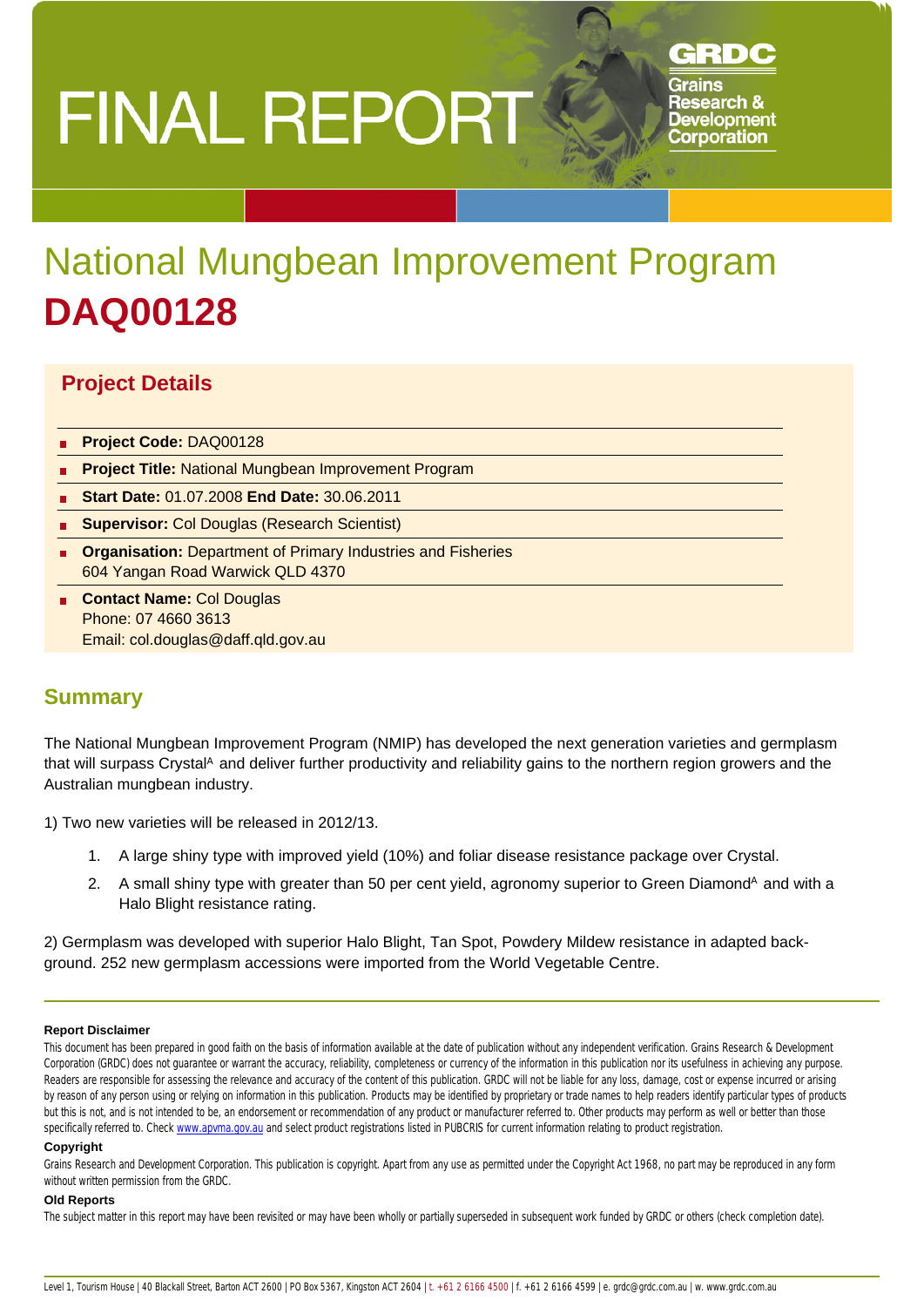PAGE 2

# **Conclusions**

- 1. Crystal<sup>A</sup> and Satin II<sup>A</sup> have increased mungbean productivity and area planted by over 50% since their release in 2008.
- 2. Significant yield gains of up to 20 per cent demonstrated in this project have been achieved through increased genetic diversity in the breeding program and improvements in foliar disease resistance.
- 3. Improved disease resistance to Halo Blight, Tan Spot and Powdery Mildew has been identified from the germplasm collection and successfully introgressed into adapted backgrounds.
- 4. Grain quality of Crystal has strengthened Australia's position in international markets. The large shiny seed type will continue to dominate Australian production. However, Australia still lacks a sprouting variety with a yield and agronomy package attractive to growers.
- 5. The uptake of Satin II (dull-seeded type) reiterates that niche markets can be developed and/or reinstated with a product suitable to both grower and end-user, in particular green small-seeded types and to a lesser extent, yellow-seeded and Regur (black gram) types. Market intelligence is crucial to determining potential for niche markets and assigning program resources.
- 6. Australia's world leading expertise and capability in mungbean breeding and pathology is well integrated with the value chain, but lacks international linkages and access to germplasm. This situation was brought to the fore through recent visits to the World Vegetable Centre (which has the global mandate for mungbean improvement). Collaborative international relationships such as this one are essential for continued success of the Australian industry.

# **Recommendations**

- 1. Germplasm. Access to new germplasm and accompanying passport and characterisation and evaluation data have been a significant challenge to this program since its inception. A new relationship with the World Vegetable Center (AVRDC), new pulse breeder Dr. Ram Nair, and Genetic Resources Centre staff will improve this situation considerably. As well as 252 lines imported in 2011, discussions are being held about new elite breeding lines from Thailand and ultra short duration mungbean varieties.
- 2. Agronomic support. New mungbean varieties are released with Variety Management Packages that draw mostly from agronomic research conducted on outdated varieties. There is a danger that new, high yielding varieties from NMIP are reaching the limits of existing agronomic knowledge. Dedicated agronomic research is required on two levels, i) to confirm or optimise existing management for new release varieties, and ii) new systems research that supports the paradigm shift of mungbean from an unreliable, opportunity crop to becoming a staple crop for dedicated northern growers. This research needs to be grower and industry led at a district and regional level.
- 3. Further development and application of the agricultural production systems simulator (APSIM) mungbean as a decision support for industry, as well as a tool for breeders to understand key traits that contribute to yield gains in new varieties and develop screening techniques.
- 4. Investigate the feasibility of a symposium to coordinate international mungbean research and re-establish international research networks.

# **Outcomes**

#### Economic benefits

Average yields of mungbean rose from 0.7t/ha to 1.3t/ha in the period 2004-07 to 2008-10 and production increased from 39,000 tonnes to 69,000 tonnes. The value of production of the Australian industry rose from \$25.7 million (2004-07) to \$55.6 million (2008-10)\*. This increase was largely a result of new, high yielding NMIP varieties, Crystal $^{\circ}$  and Satin II<sup>A</sup> that were released at the start of this project in 2008 and now account for over 90 per cent of Australian mungbeans grown.

Two new varieties developed and identified in this project will be released in 2012-13 and are higher yielding than commercial checks Crystal (large seeded, 90% of market) and Green Diamond<sup>A</sup> (small seeded, currently niche pro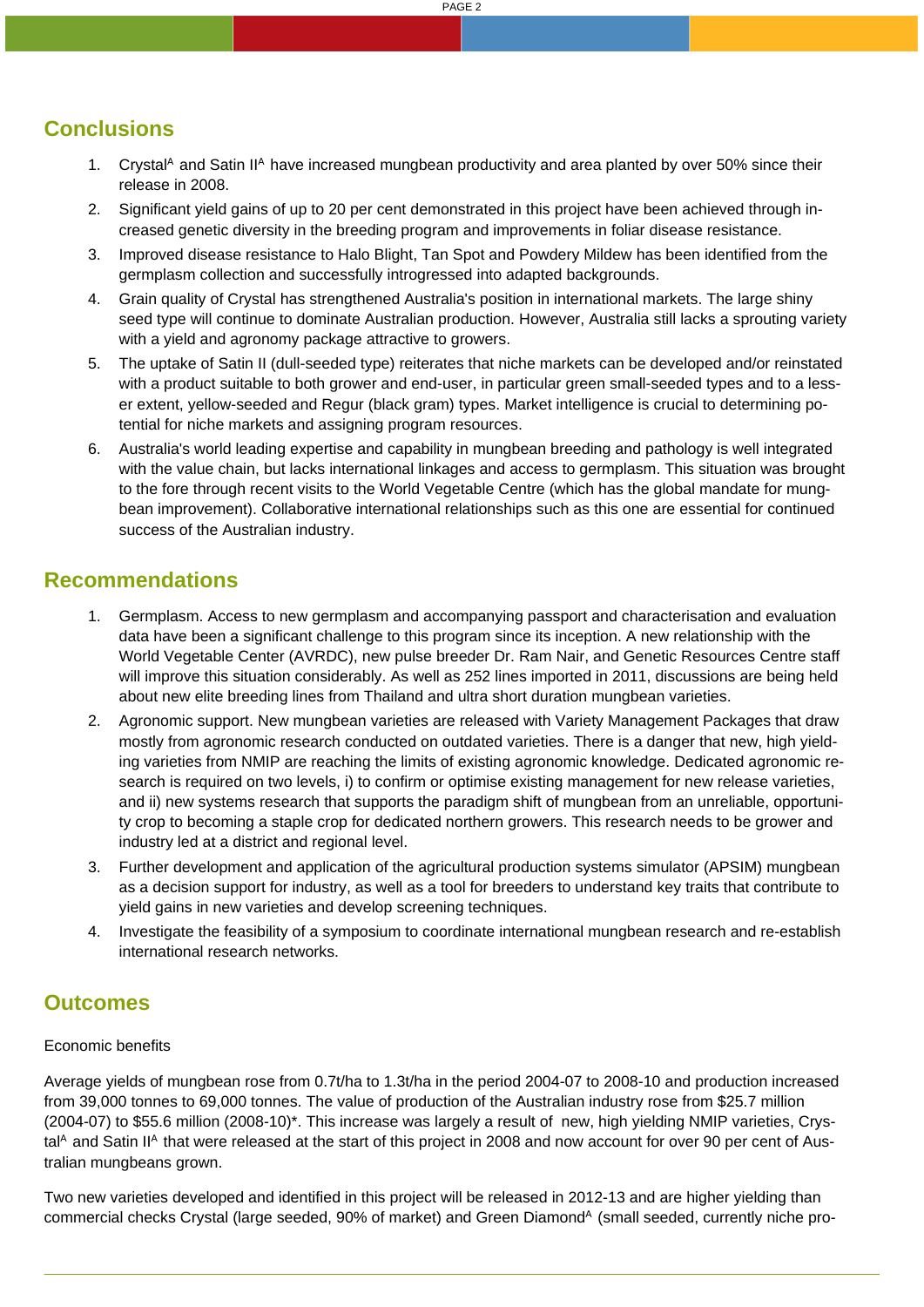duction). Improved yield and foliar disease resistance in this next generation of mungbeans will further increase productivity and reliability to support continued growth of the Australian industry to its target of 100,000 tonnes and a value of \$80 M.

GRDC's own assessment of the mungbean breeding program was an estimated return of \$109 million for a \$6 million investment, a 18:1 benefit:cost ratio.

#### Environmental benefits

Mungbean is the only summer pulse crop available to northern dryland growers. Increased productivity and adoption of mungbeans through confidence in superior varieties developed in this project will result in more sustainable farming systems by increasing soil health and fertility, more efficient use of water and expanded weed control options.

With modest nitrogen (N) fixation, mungbeans are best considered a nitrogen neutral crop. Incorporation of pulses such as mungbeans in farming systems alleviates depletion of soil N and reduces reliance upon fertilisers derived from fossil fuels that would otherwise add to global warming. As a short season crop, mungbeans have a lower water requirement than other spring and summer options and provide wider options for weed control and management of herbicide resistance, in particular grass weeds such as feathertop Rhodes grass.

#### Social benefits

Mungbean production and the associated processing industries contribute to the economy of regional Queensland and northern New South Wales, providing 2616 jobs\* and income for growers, labourers, contractors, agronomists, rural merchants, farm supply, processing and transport sectors.

\* Data from the following sources

Mungbean Industry Profile. Australian Mungbean Association (AMA) (November 2011).

An Economic analysis of the GRDC Investment in the Mungbean Improvement Program. GRDC (2011).

# **Achievement/Benefit**

1) Identification and pure seed production of elite new varieties

NMIP has seven lines from advanced trials in pure seed production. It is envisaged that from this material, one large and one small shiny-seeded variety will be commercially released in 2012-13.

Large shiny-seeded type background - 90% of Australian production, Crystal<sup>A</sup> (2008) is the predominant variety.

M07213 yield is 10 per cent higher than Crystal in 28 trials across four years of testing.

M07213 has an improved foliar disease package over Crystal over three years of disease testing.

Tan Spot - Moderately Resistant (Crystal is MR/MS) Powdery Mildew - Moderately Resistant to Moderately Susceptible (Crystal is MS) Halo Blight - Moderately Susceptible (equivalent to Crystal)

M07213 has equivalent seed size, hard seed and visual quality to Crystal. This line has the potential to replace Crystal and become the predominant mungbean variety. 125kg pure seed was passed to commercial partner, the Australian Mungbean Association in June 2011. Commercial availability (at least 1000t available) is expected in spring 2013.

Pure seed production of six other lines was initiated in 2010-11 based on previous years' data. Subject to review of grain quality by an industry panel, progeny rows will be grown out in 2011-12.

M08019 yield is 21 per cent higher than Crystal in three years of testing (15 trials). Preliminary pathology testing (two years) indicates M08019 could have MR rating for all three foliar diseases. M08019 does not appear to have the robust grain quality of Crystal or M07213. This line requires further yield, grain quality and disease testing.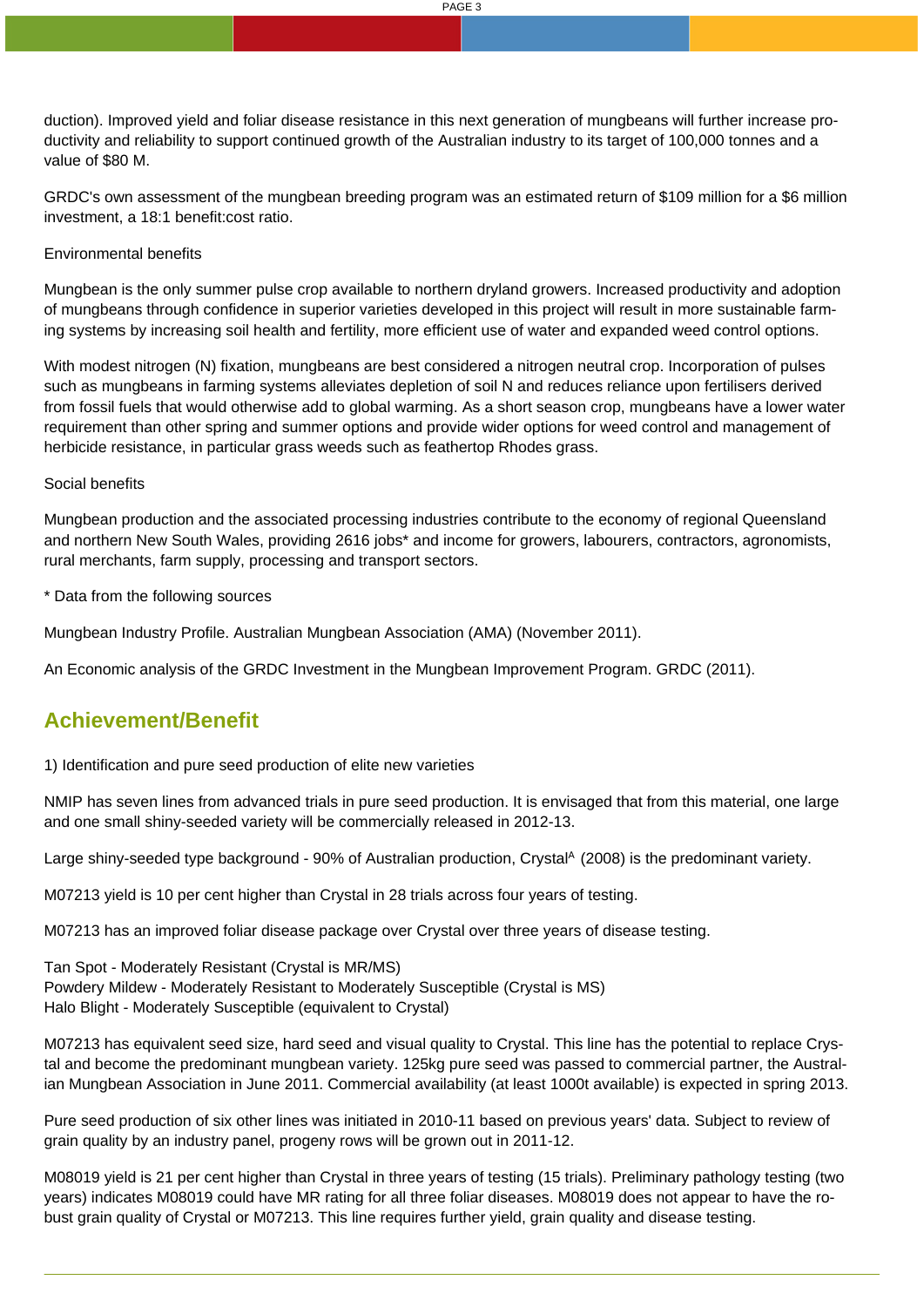Small shiny seeded type - approx. 5 per cent of Australian production. Celera (released 1969) and Green Diamond<sup>A</sup> (1997) are current commercials. Both are low yielding and highly susceptible to disease and lodging.

M08154 is up to 20 per cent higher yielding than Green Diamond and with similar disease resistances (MS). However, with new Halo Blight resistant lines performing well in Stage 2 trials in 2010-11, this line will more likely be an important parent (yield, plant type, grain quality).

Lines M09246 and M09350 have excellent Halo Blight resistance (rating of 1.0 and 1.3 on a 1-9 scale where 1 = no symptoms, Crystal = 5.3). In two years of testing (15 sites), these lines have yielded as much as 70 to 95 per cent higher than small-seeded check, Green Diamond. In yield trials with moderate levels of Halo Blight pressure, these small seeded lines exceed the yield of Crystal.

These lines and their Halo Blight resistant cohorts in early stage trials represent a quantum leap in over small-seeded commercials and in reliability for all mungbean growers.

Lines M07167 and M07216 were nominated for pure seed production on the basis of data up to 2010 (yield, Tan Spot, Powdery Mildew, grain quality), but will be dropped from pure seed production since their yield and disease performance has been surpassed by new superior material in 2010-11.

2) Germplasm development

Combination of superior yield and disease resistance in advanced lines.

Genetic gain in NMIP developed germplasm is demonstrated by yield and disease resistance in all stages of replicated trials.

Stage 1 trials (first year replicated testing in 2010-11) - 16 lines 10 to 23 per cent higher yielding than Crystal.

Stage 2 trials (second year testing, 15 sites) - 14 lines 5 to 16 per cent higher yielding than Crystal. Halo Blight ratings from 1.7 to 4.0 (Crystal  $= 5.3$ ).

Stage 3 trials (third and fourth year testing, 28 sites) - four lines more than 10 per cent higher yielding than Crystal and with better disease resistance package.

Stage 1 and 2 Irrigated trials - four lines more than 10 per cent higher yielding than Crystal (preliminary data from a single site).

Halo Blight (HB)

Halo Blight is the most significant disease in mungbeans. It is seedborne and affects foliage at all growth stages. HB is present in all mungbean growing regions and losses can be most severe in spring crops. This pathogen has become the main priority for the breeding program since the specification of this project. NMIP has now identified three resistance sources from the Australian germplasm collection and introgressed these into adapted backgrounds. First resistance will be delivered in a small-seeded type (HB donors are M773 and OAEM58-62, HB score = 1.0). Lines are in Stage 2 multi environmental trials (METs) with 21 of these having HB score of less than or equal to 2.0, compared to commercial checks, Crystal= 5.7, and Green Diamond= 7.0.

Further HB resistance has been identified in a large shiny-seeded background in AusTRC321818 (score = 1.0, no symptoms under high artificial disease pressure). Seventy three lines in Stage 1 MET have an AusTRC321818 pedigree and ten of these had higher yields than Crystal in 2010-11. The foliar disease of these lines will be evaluated from 2011-12 onwards.

Fifty-one lines selected from disease nurseries in 2011 with HB score of 1.0 (Crystal  $= 5.0$ ). Forty one lines in Stage 2 trials with HB score of 4.0 and twenty lines with HB rating less than or equal to 2.0 (Crystal=5.3).

Eight lines in Stage 3 trials with HB score between 3.0 and 4.0.

Tan Spot (TS)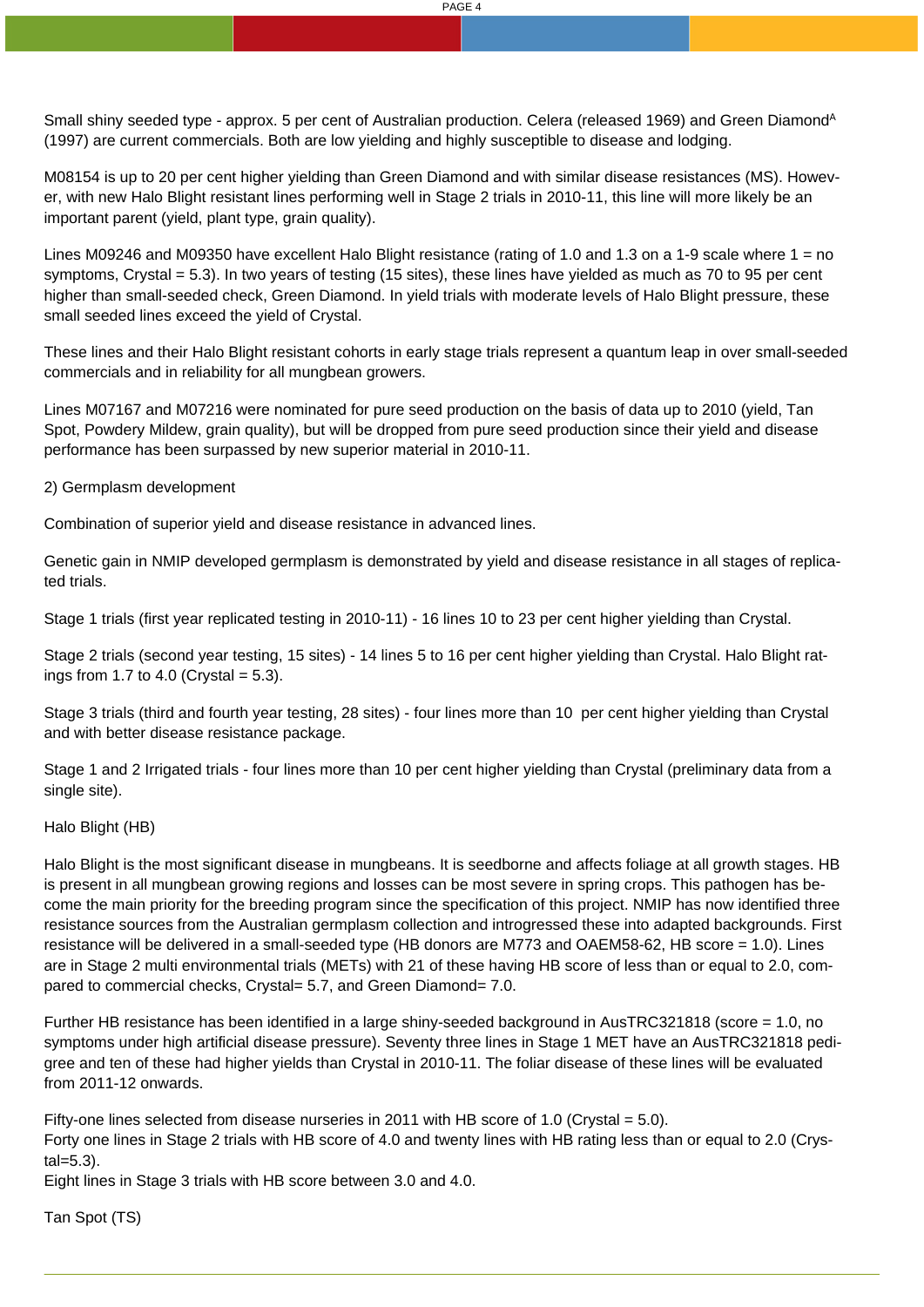Tan Spot is a seed-borne bacterial disease which can cause widespread and serious losses. Plants are most susceptible when under heat and drought stress. Plant resistance is recognised as an important part of integrated pathogen management along with crop rotation and the use of clean seed. NMIP has continued to use AVRDC germplasm as TS resistance donors, in particular line VC2768A, which also conveys yield potential and excellent grain quality.

Four lines in Stage 3 MET with TS score less than or equal to 3.0. Twelve lines in Stage 2 MET with TS score less than or equal to 4.0 (Crystal  $= 5.0$ ).

A further 15 lines were selected from disease nurseries in 2011 with TS scores less than or equal to 3.0 (Crystal = 5.2).

#### Powdery Mildew (PM)

Powdery Mildew is a fungal disease prevalent under cooler temperatures. It is of greatest impact in very early sown spring crops or late autumn crops. Yields may be affected if infection occurs prior to flowering. Control can be affected with commercial sulphur products and by avoiding early or late sowing. This disease is of lower priority than other foliar diseases. Good resistance is available from germplasm in the Australian collection and is present in overseas breeding programs.

Five lines in Stage 3 MET with PM score between 2.8 and 4.0. Twenty five lines in Stage 3 MET with PM score less than or equal to 5.0 (Crystal  $= 6.0$ ).

#### Tobacco Streak Virus (TSV)

This virus has caused considerable crop losses in central Queensland during dry seasons. NMIP has screened for TSV response in commercial varieties (glasshouse) and 165 germplasm lines (field trial). No useful variation was found for virus reaction. Since physical separation from Parthenium infected pasture provides the best means of protection, no further research on TSV has been conducted, and breeding program resources have been concentrated on existing bacterial foliar diseases as described above.

#### New sources of disease resistance, program development

The three parent lines identified above have immunity to Halo Blight and are likely sources of major gene resistance. While easy to breed for this resistance, it is more susceptible to changes in the pathogen and breakdown of plant resistance. By contrast, Tan Spot and Powdery Mildew sources are partially resistant and indicate more complex inheritance. These disease resistant parents and their progeny represent the next generation of mungbean varieties for Australian growers and will deliver future benefits in productivity and reliability.

NMIP and the Australian Tropical Crops Genetic Resource Centre (ATCGRC) (Department of Employment, Economic Development and Innovation (DEEDI) Biloela, Curator Dr. Sally Norton) imported 252 new accessions from the World Vegetable Centre (AVRDC) in Taiwan; selected to provide the most potential value to the Australian industry. Key selection criteria were large, green, shiny-seeded types, diverse provenance and detailed characterisation data indicating suitability to Australian production (plant height, phenology).

Material was released from Post-Entry Quarantine in March 2011 and glasshouse increased at Hermitage Research Station over winter. A field increase will be completed in summer 2012. Germplasm and characterisation data will be lodged with the ATCGRC.

This important new influx of genetic material is the raw material for the next NMIP project (DAQ00172, refunded 2011-16). Agronomic, grain quality and disease testing will commence July 2011.

#### Improved efficiency, methodology

#### Statistical analysis

NMIP has been one of the first Australian plant breeding programs to implement multi-environment trial analyses with pedigree data This powerful statistical tool, developed under the GRDC Statistics for Australian Grains Initiative (SAGI) partitions observed performance of breeding lines into additive (heritable) and non-additive components.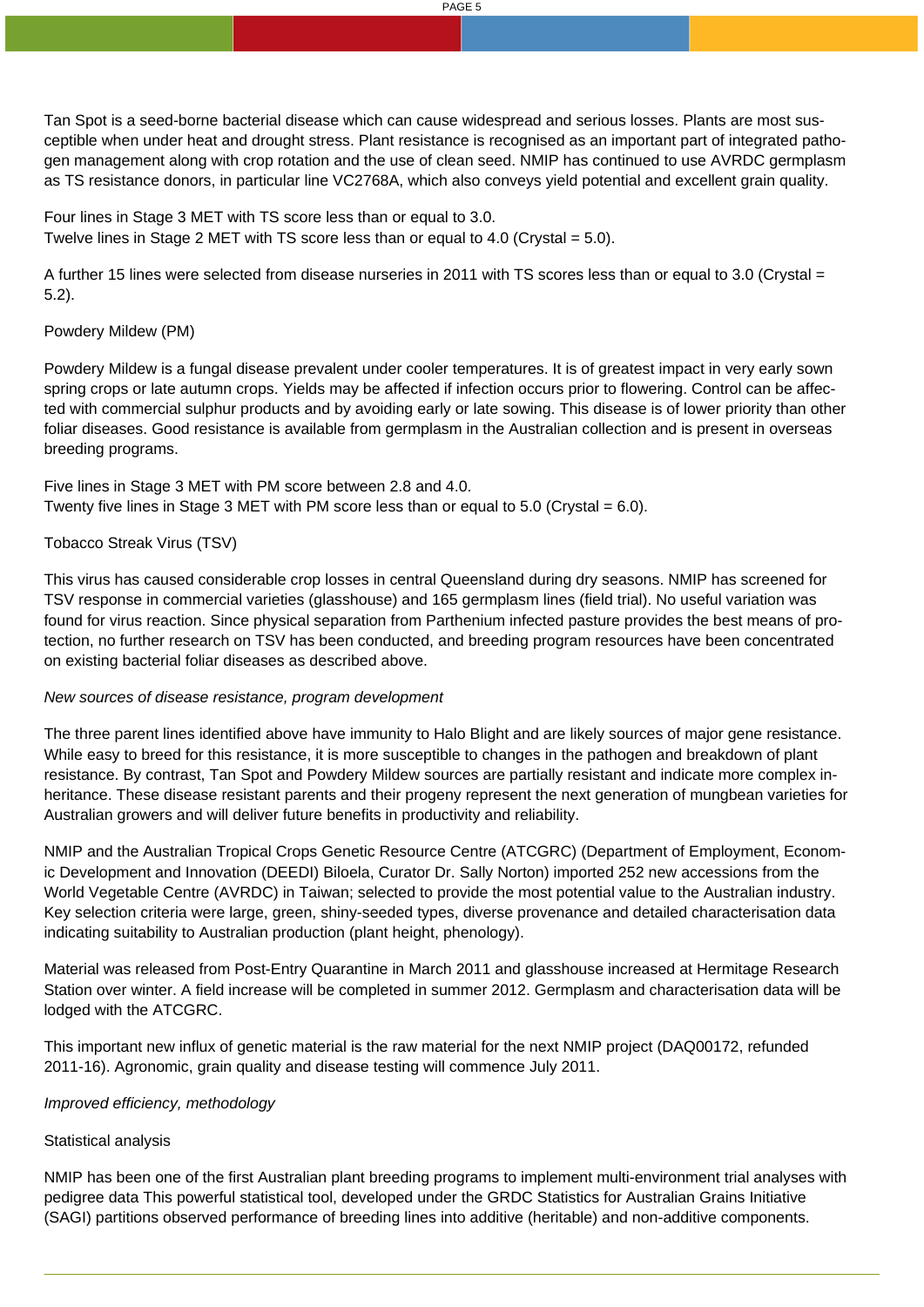Analogous to the 'breeding value' used by cattle producers, this allows NMIP breeders to select the best parents in the crossing program, on a quantitative rather than empirical basis.

The mungbean program has been active in development and testing of the Katmandoo suite of plant breeding software with DEEDI biometricians and software developers. We have adopted electronic field book technology and now record all field data on PDA and tablets running the proprietary Fieldscorer software, realising considerable improvements in accuracy and efficiencies.

#### Pathology

NMIP has continued to refine disease screening nurseries for Halo Blight, Tan Spot and Powdery Mildew. Segregating F4 populations of specific crosses are screened under artificial disease pressure (HB, TS) and validated as F5 progeny rows under disease pressure in the following year. All breeding lines in Stage 2 and Stage 3 trials are screened for all foliar diseases.

Two Halo Blight resistant germplasm lines have replaced Berken as spreader rows in Tan Spot and Powdery Mildew trials to prevent confounding of disease reactions.

3) Industry leadership

- NMIP coordinated bi-monthly teleconferences with a management group (DEEDI, GRDC and AMA) and holds an annual project meeting with stakeholder and industry partners
- commercialised germplasm pipeline with the Australian Mungbean Association
- representation at CICILS International Pulse Trade and Industry Confederation (IPTIC) international pulse conference April 2010
- organising committees and speaker program for the Australian Summer Grains Conference June 2010
- coordinated responses to industry concerns regarding Crystal desiccation concerns and widespread nutrition/foliar symptoms in mungbean crops with AMA and Pulse Australia
- renewed relationship with AVRDC, Taiwan. Importation of new germplasm and discussions on future collaboration. Study visit and germplasm exchange undertaken by program in July 2011.
- study visit to ICRISAT in January/February 2011 including time spent with AVRDC South Asia Centre
- role in bilateral ACIAR project 'Enhanced Productivity of Tropical Pulses' SMAR2007/068. Agronomy trials and parameterisation of APSIM mungbean for the Crystal variety.

# **Other Research**

1) Pathology. This program relies on a small number of disease resistance sources. The inheritance and modes of action are not understood. Provenance and pedigree of donor lines are unknown and the project's three Halo Blight resistant parents may all be carrying the same gene. Genetic diversity studies, and at the least fingerprinting of key parents, is required to make more informed decisions in the crossing program and search for new resistance sources.

Combining Halo Blight, Tan Spot and Powdery Mildew resistance sources into new varieties needs to be a priority for subsequent breeding activities. A reliable glasshouse test for economic screening of early generation lines is required for Halo Blight. This will be addressed in follow-up project DAQ00172.

2) Engagement of students to pursue targeted, relevant projects that contribute to the breeding program through the Queensland Alliance for Agriculture and Food Innovation and AVRDC's South Asia Centre on the International Crops Research Institute for the Semi Arid Tropics Patancheru campus.

3) Continued monitoring of viral diseases, in particular mungbean yellow mosaic virus and mungbean yellow India mosaic virus which are the significant production constraints in Asia. NMIP will maintain links with the AVRDC and DEEDI/GRDC virology group in Brisbane.